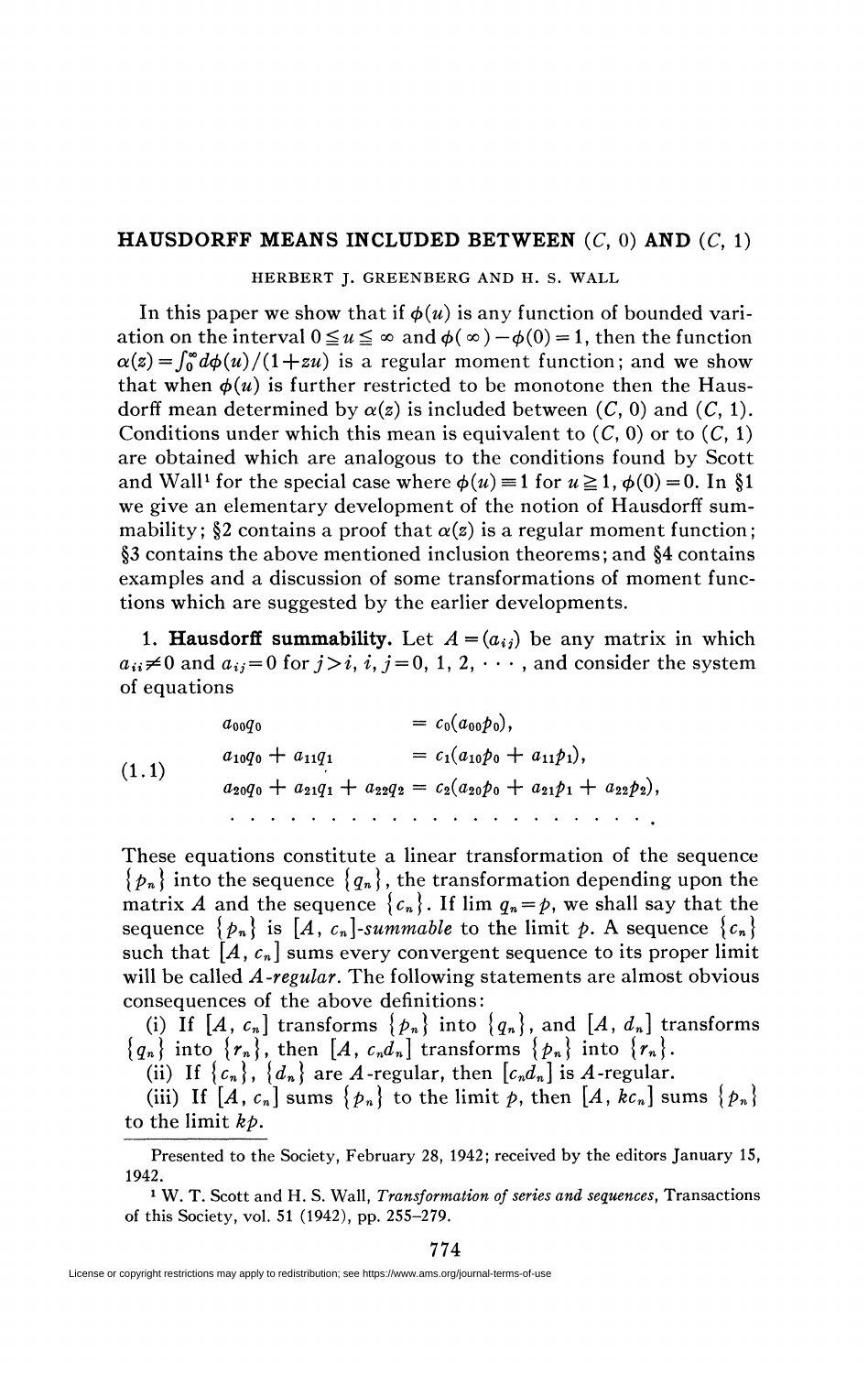(iv) If  ${c_n}$ ,  ${d_n}$  are *A*-regular, and  $g+h=1$ , then  ${gc_n+hd_n}$  is *A* -regular.

(v) If  $\{a_n\}$ ,  $\{b_n\}$  are *A*-regular, and  $b_n \neq 0$ ,  $n = 0, 1, 2, \dots$ , then  $[A, a_n]$   $\supset$   $[A, b_n]$ , that is, every sequence summable  $[A, b_n]$  is summable  $[A, a_n]$  to the same limit, if and only if  $\{a_n/b_n\}$  is A-regular.

Hausdorff summability<sup>2</sup> is the particular  $\it [A, \it c_n]$ -summability obtained by taking  $A = H = ((-1)^i C_{ij})$  where  $C_{ij} = i!/j!(i-j)!, 0 \leq j \leq i;$  $C_{ij} = 0, j > i$ . In this case the equations (1.1) may be written

(1.2) 
$$
\Delta^m q_0 = c_m \Delta^m p_0, \qquad m = 0, 1, 2, \cdots,
$$

where  $\Delta^i x_i = x_i - C_{i1}x_{i+1} + C_{i2}x_{i+2} - \cdots + (-1)^i C_{i i}x_{i+1}$ ; or, as may be readily shown :

(1.3) 
$$
q_m = \sum_{n=0}^{m} C_{mn} \Delta^{m-n} c_n \cdot p_n, \qquad m = 0, 1, 2, \cdots.
$$

Inasmuch as we shall be dealing exclusively with Hausdorff summability from now on, we shall write *regular* instead of *H-regular,* whenever the occasion arises.

If  $\{p_n\}$  is the sequence 1, 1, 1,  $\cdots$ , then (1.2) becomes  $\Delta^m q_0 = 0$ ,  $m > 0,$   $\Delta^0 q_0 = q_0 = c_0,$  or  $q_m = c_0,$   $m = 0, 1, 2, \cdots$  ; and if  $\{p_n\}$  is the sequence 1, 0, 0,  $\cdots$  then  $\Delta^{m}q_{0} = c_{m}$ ,  $q_{m} = \Delta^{m}c_{0}$ ,  $m = 0, 1, 2, \cdots$ . It follows that *necessary* conditions for  $\{c_n\}$  to be regular are:

$$
(a) \t\t\t c_0=1,
$$

(b) 
$$
\lim_{m \to \infty} \Delta^m c_0 = 0.
$$

Another necessary condition obtained by applying one of the well known conditions for the regularity of sequence transformations to (1.3) is:

(c) 
$$
\sum_{n=0}^{m} C_{mn} |\Delta^{m-n} C_n| \leq M, \qquad m = 0, 1, 2, \cdots,
$$

where *M* is independent of *m*. These necessary conditions are also *sufficient\** 

Hausdorff showed that (c) holds if and only if  ${c_n}$  is a *moment sequence,* that is,

$$
(c') \t c_n = \int_0^1 u^n d\phi(u), \t n = 0, 1, 2, \cdots, \phi(u) \in BV[0, 1];
$$

<sup>2</sup> F. Hausdorff, Summationsmethoden und Momentfolgen, I and II, Mathematische Zeitschrift, vol. 9 (1921), pp. 74-109, 280-299.

3 Hausdorff, loc. cit.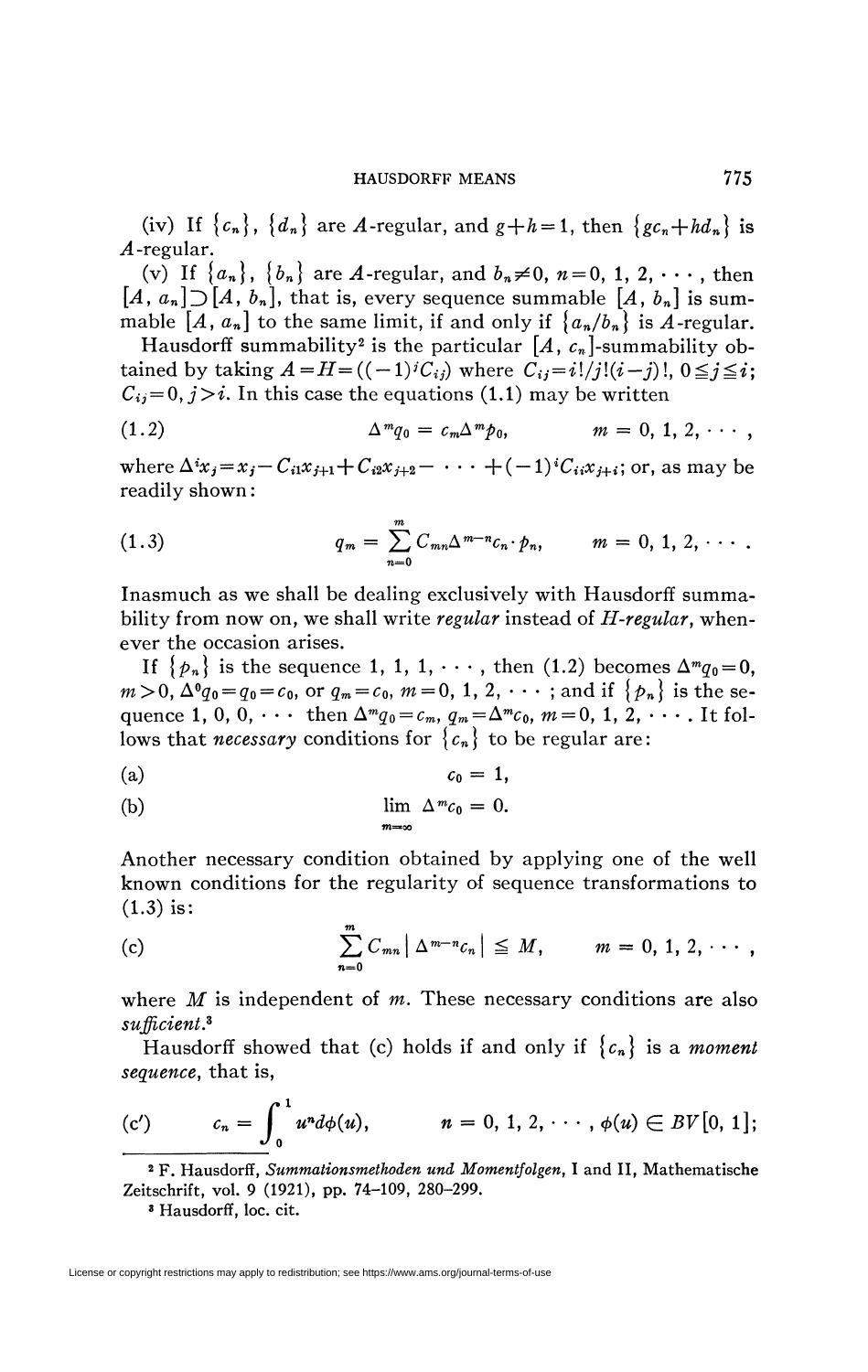and that (a), (b) are equivalent, respectively, to the conditions:

(a') 
$$
\phi(1) - \phi(0) = 1
$$
,

(b') 
$$
\phi(u)
$$
 continuous at  $u = 0$ .

We recall that  $(C, 0)$ , or convergence, is the Hausdorff method  $[H, c_n]$  where  $c_n = 1$ ,  $n = 0, 1, 2, \cdots$ . Also,  $(H, \alpha) = [H, (n+1)^{-\alpha}],$  $(E, r) = [H, r<sup>n</sup>], 0 < r < 1$ , are the Hölder method of order  $\alpha$  and the Euler-Knopp method, respectively. The former is equivalent to  $(C, \alpha) = [H, 1/C_{n+\alpha,n}]$ , the Cesàro method of order  $\alpha$ .

2. **Proof that**  $\{\alpha(n)\}\$ is a regular sequence. We define the function  $\alpha(z)$  by the equation

$$
(2.1) \quad \alpha(z) = \int_0^\infty \frac{d\phi(u)}{1+zu}, \quad \phi(u) \in BV[0, \infty], \phi(\infty) - \phi(0) = 1,
$$

and shall prove that the sequence  $\{\alpha(n)\}\,$ ,  $n=0, 1, 2, \cdots$ , is a moment sequence. To do this, it suffices to show that  $\Delta^m \alpha(n) \geq 0$ , *m, n* = 0, 1, 2,  $\cdots$ , when  $\phi(u)$  is monotone non-decreasing. But this is obvious from the formula

$$
\Delta^m\alpha(n) = \int_0^\infty \frac{u^m m! d\phi(u)}{(1+nu)(1+[n+1]u)\cdots(1+[n+m]u)}.
$$

To show that  $\{\alpha(n)\}\$ is regular we must show that  $\alpha(0) = 1$ , and that  $\Delta^m \alpha(0) \to 0$  as  $m \to \infty$ . That  $\alpha(0) = 1$  follows from the hypothesis  $\phi(\infty) - \phi(0) = 1$ . Write  $\Delta^m \alpha(0)$  as the sum of three integrals  $J_1$ ,  $J_2$ ,  $J_3$ , with the limits of integration 0 to 1, 1 to k, k to  $\infty$ , respectively,  $k > 1$ . Since the integrand

$$
1/\left[\left(1+\frac{1}{u}\right)\left(1+\frac{1}{2u}\right)\cdots\left(1+\frac{1}{mu}\right)\right]<1
$$

it follows that if  $\phi(u)$  is monotone then  $0 \leq J_3 \leq \phi(\infty) - \phi(k) < \epsilon/3$ ,  $\epsilon > 0$ , if  $k \ge K_{\epsilon}$ , ( $K = K_{\epsilon}$  independent of *m*). If *k* is fixed, then

$$
0 \leq J_2 \leq 1 \bigg/ \left[ \left( 1 + \frac{1}{K} \right) \left( 1 + \frac{1}{2K} \right) \cdots \left( 1 + \frac{1}{mK} \right) \right] \leq \frac{\epsilon}{3},
$$

for all *m* sufficiently large, inasmuch as  $\prod_{n=1}^{\infty} (1 + 1/nK)$  diverges to  $\infty$ . Also,  $\lim_{m=\infty} J_1 = 0$  inasmuch as the integrand tends monotonically to 0 for each  $u, 0 \le u \le 1$ . Hence  $\lim_{m=\infty} \Delta^m \alpha(0) = 0$  if  $\phi(u)$  is monotone. If  $\phi(u) \in BV[0, \infty]$  it can be written as a linear combination of bounded monotone functions with coefficients  $\pm 1$ ,  $\pm i$ , and there-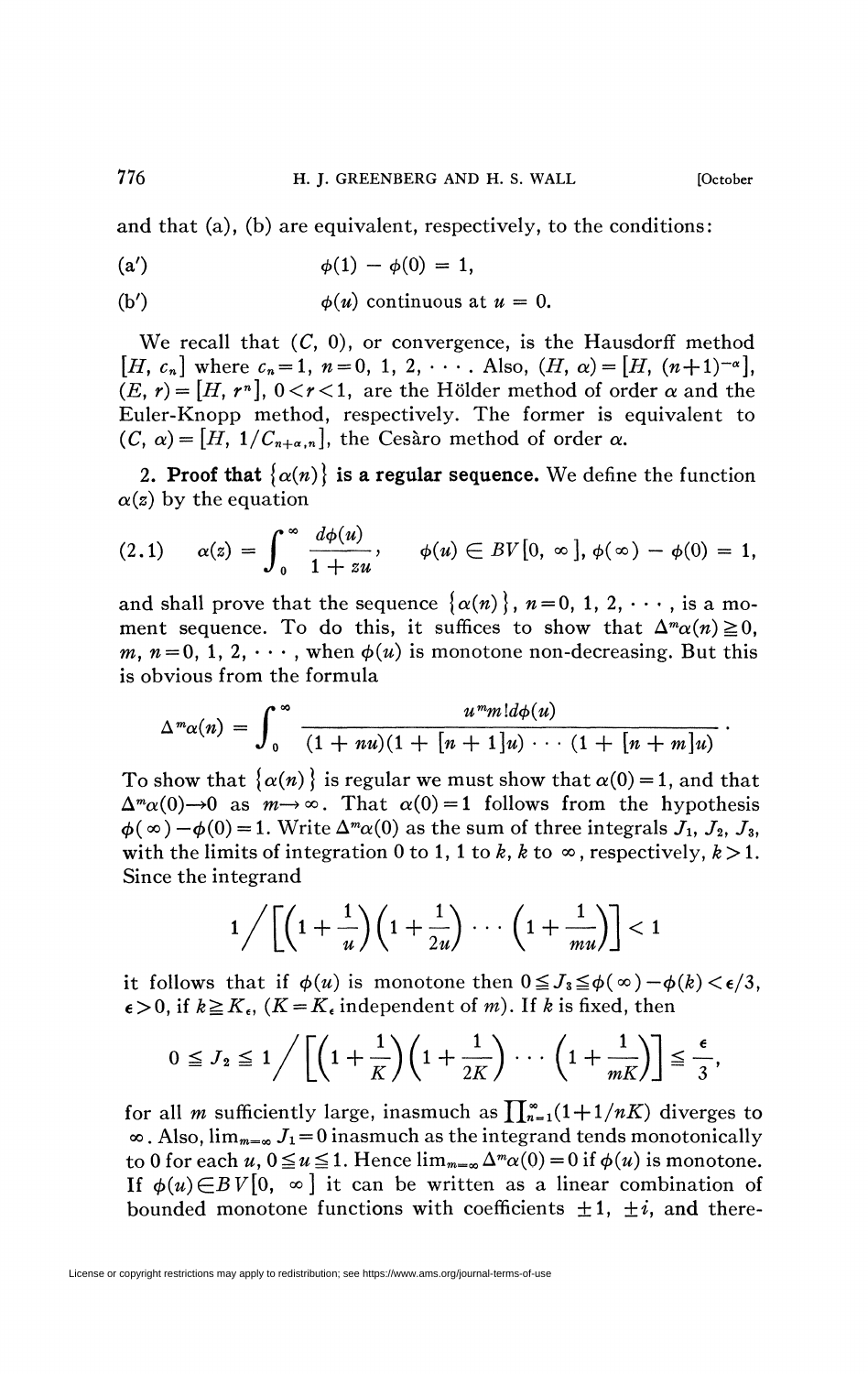fore  $\lim_{m=\infty} \Delta^m \alpha(0) = 0$  in any case. We have completed the proof of the following theorem:

THEOREM 2.1. The sequence  $\{\alpha(n)\}\,$ , where  $\alpha(z)$  is given by (2.1), is *a regular sequence.* 

3. An inclusion relation for  $[H, \alpha(n)]$  when  $\phi(n)$  is monotone. In the integral defining  $\alpha(z)$  replace z by  $z+1$  and u by  $v/(1-v)$ , and we obtain :

$$
\alpha(z+1)=\int_0^1\frac{(1-v)d\phi_1(v)}{1+ zv}, \qquad \phi_1(v)=\phi\bigg(\frac{v}{1-v}\bigg).
$$

If  $\phi(u)$  is monotone and  $\phi(\infty) - \phi(0) = 1$ , then  $\phi_1(v)$  is monotone,  $0 \le v \le 1$ , and  $\phi_1(1) - \phi(0) = 1$ . Consequently,<sup>4</sup> we have an expansion of the form

$$
\alpha(z+1)=\frac{g_1}{1}+\frac{(1-g_1)g_2z}{1}+\frac{(1-g_2)g_3z}{1}+\cdots,
$$

where  $0 \leq g_n \leq 1$ ,  $n = 1, 2, 3, \cdots$ , and where the continued fraction is to be terminated with the first identically vanishing partial quotient in case some  $g_n$  is 0 or 1. Excepting in the trivial case  $g_1 = 1$ ,  $\alpha(z) = 1$ , we then have :

$$
\frac{g_1}{\alpha(z+1)} = 1 + (1 - g_1)z \left[ \frac{g_2}{1} + \frac{(1 - g_2)g_3z}{1} + \frac{(1 - g_3)g_4z}{1} + \dots \right]
$$
  
= 1 + (1 - g\_1)z\alpha^\*(z+1),

where

$$
\alpha^*(z+1) = \int_0^1 \frac{(1-v)d\phi_1^{\tau}(v)}{1+ zv},
$$

 $\alpha^*(z+1) = \int_0^{\frac{\sqrt{1-\alpha^2}}{2}} i$ ,<br>a function of the same kind as  $\alpha(z+1)$ . That is,  $\phi_1^*(v)$  is monotone; and  $\phi_1^*(1) - \phi_1^*(0) = 1$ , since<sup>5</sup>

$$
1 = \phi_1(1) - \phi_1(0) = 1 - \left[1 + \sum_{m=1}^{\infty} \frac{g_1 g_2 \cdots g_m}{(1 - g_1)(1 - g_2) \cdots (1 - g_m)}\right]^{-1}
$$

and  $\phi_1^*(1) - \phi_1^*(0)$  is equal to the same expression with the subscripts of all the g's advanced by unity.

On replacing  $z$  by  $z-1$  we therefore have the identity

<sup>4</sup> H. S. Wall, *Continued fractions and totally monotone sequences,* Transactions of this Society, vol. 48 (1940), pp. 165-184; p. 179 and p. 182.

<sup>5</sup> H. S. Wall, *A class of functions bounded in the unit circle,* Duke Mathematical Journal, vol. 7 (1940), pp. 146-153; p. 147.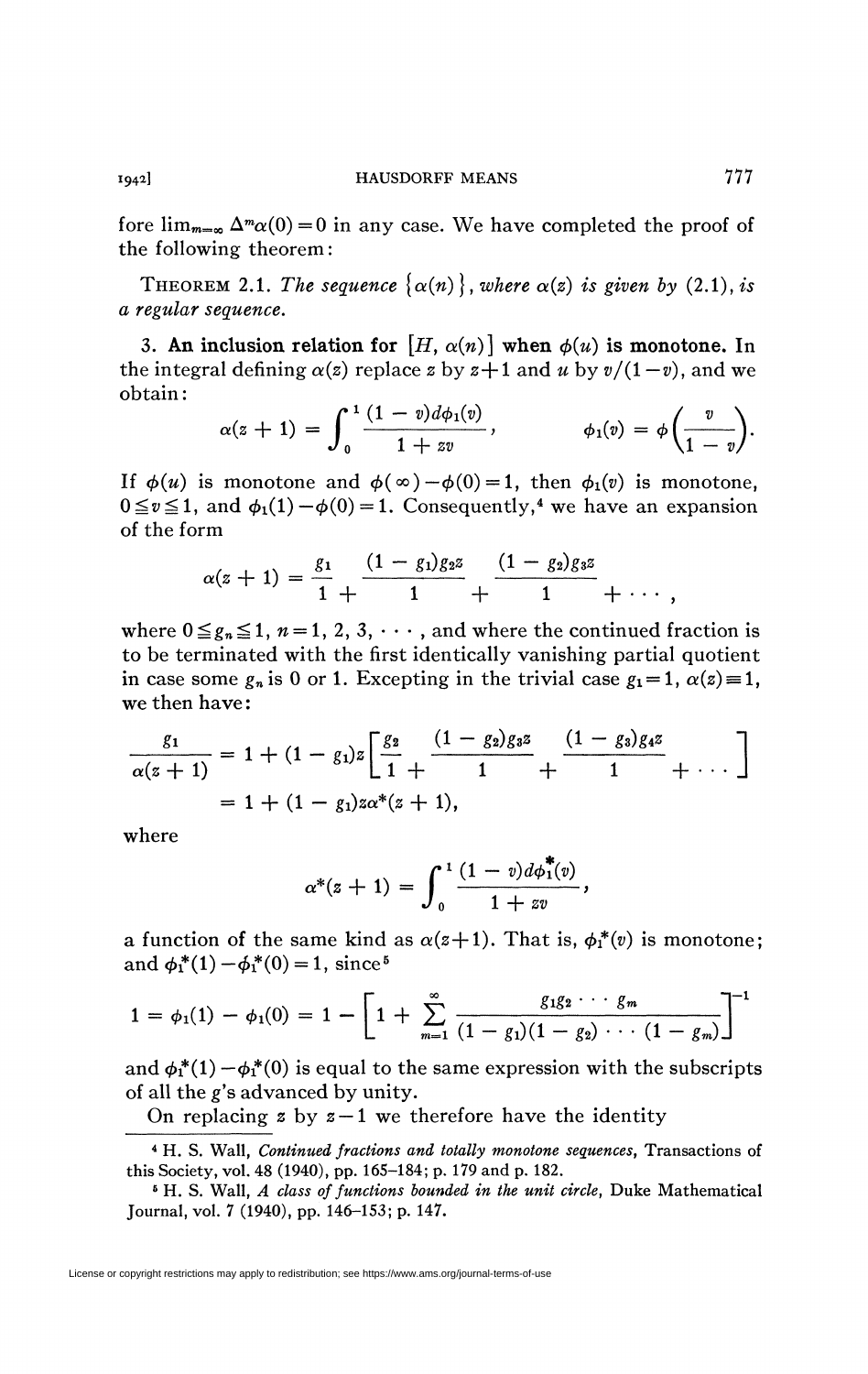778 **H. J. GREENBERG AND H. S. WALL [October** 

(3.1) 
$$
\frac{\alpha(1)}{\alpha(z)} = 1 + [1 - \alpha(1)](z - 1)\alpha^*(z), \qquad \alpha(1) < 1,
$$

where

$$
\alpha^*(z) = \int_0^\infty \frac{d\phi^*(u)}{1+zu}, \qquad \phi^*(u) \text{ monotone, } \phi^*(\infty) - \phi^*(0) = 1.
$$

We are now prepared to prove the inclusion relation :

$$
(3.2) \qquad (C, 0) \subset [H, \alpha(n)] \subset (C, 1).
$$

 $\overline{1}$ 

The left half is of course a restatement of the regularity of  $[H, \alpha(n)]$ *,* and (3.2) is obviously true if  $\alpha(n) = 1$ . To prove the right half when  $\alpha(1)$  < 1 we write, by (3.1),

$$
\frac{1}{(n+1)\alpha(n)} = \frac{1}{\alpha(1)} \left[ \frac{1}{n+1} + \left[ 1 - \alpha(1) \right] \alpha^*(n) - 2 \left[ 1 - \alpha(1) \right] \frac{\alpha^*(n)}{n+1} \right].
$$

We have expressed the ratio  $\left[1/(n+1)\right]$  *:* $\alpha(n)$  as a linear combination of regular sequences where the constants of combination add up to unity. Hence by (iv), (v) of §1 it follows that  $[H, \alpha(n)] \subset (C, 1)$ .

If  $\alpha(z)$  has a convergent Stieltjes<sup>6</sup> continued fraction expansion  $1/a_1+z/a_2+z/a_3+z/a_4+\cdots$ , where  $a_1=1, a_n>0$ ,  $\sum a_n$  diverges, then there is the relation

(3.3) 
$$
1/\alpha(z) = 1 + za_2^{-1} \alpha^*(z),
$$

where  $\alpha^*(z) = a_2(1/a_2 + z/a_2 + z/a_3 + z/a_4 + \cdots)$ , with the aid of which the inclusion  $[H, \alpha(n)] \subset (C, 1)$  can be established. However, if  $\sum a_n$ converges so that the continued fraction diverges, there is no assurance that a relation of the form (3.3) exists. The difficulty disappears as soon as one has (3.1).

We shall now proceed to obtain conditions under which one or the other of the inclusion symbols in (3.2) may be replaced by the equivalence symbol. In order to have  $(C, 0) \approx [H, \alpha(n)]$  it is necessary and sufficient that  $\{1/\alpha(n)\}\)$  be a regular sequence. In particular,  $1/\alpha(n)$ must be bounded. Now  $\lim_{n=\infty} \alpha(n) = \phi(+0) - \phi(0)$ , and therefore a *necessary* condition for  $\{1/\alpha(n)\}\)$  to be regular is that  $\phi(u)$  be discontinuous at  $u = 0$ . This condition is also *sufficient*. For, by (3.1) we may write, if  $\alpha(1)$  < 1:

$$
\frac{1}{\alpha(n)} = \frac{1}{\alpha(1)} \bigg[ 1 - [1 - \alpha(1)] \alpha^*(n) + [1 - \alpha(1)] \int_0^\infty \frac{d\phi^*(u)}{(1/n) + u} \bigg].
$$

6 T. J. Stieltjes, *Oeuvres,* vol. 2, pp. 402-566.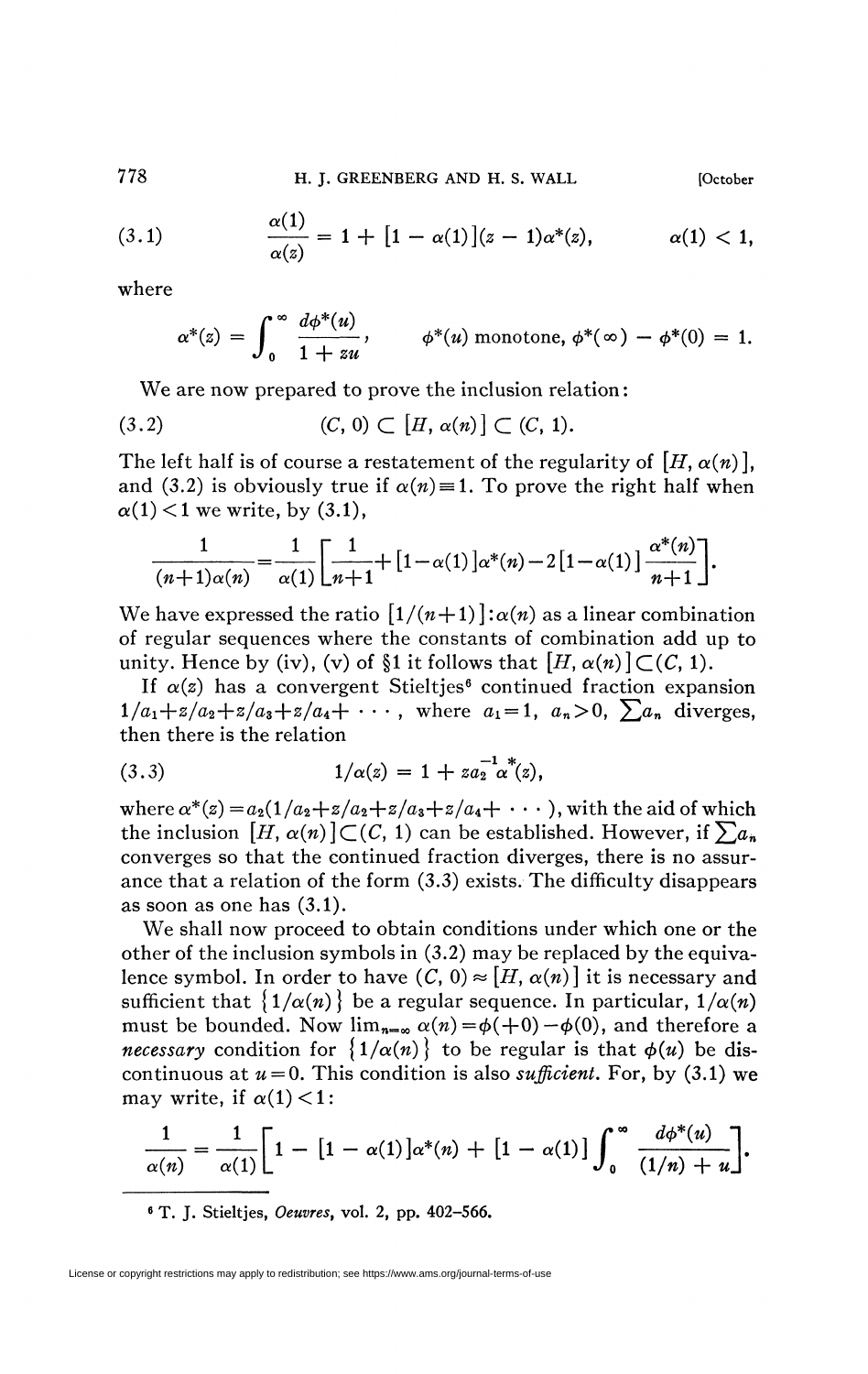Supposing  $\phi(u)$  to be discontinuous at  $u=0$ , so that  $1/\alpha(n)$  has a finite limit for  $n = \infty$ , this relation shows that  $\int_0^{\infty} d\phi^*(u)/u < \infty$ . Hence, if we put  $\int_0^t d\phi^*(u)/u = \theta(t)$  we have:

$$
\frac{1}{\alpha(n)} = \frac{1}{\alpha(1)} \left[ 1 - \left[ 1 - \alpha(1) \right] \alpha^*(u) + \left[ 1 - \alpha(1) \right] \left[ \theta(\infty) - \theta(0) \right] - \int_0^\infty \frac{d\theta(u)}{1+uu} \right].
$$

On applying (iv) of §1 we therefore see that  $\{\frac{1}{\alpha}(n)\}\)$  is a regular sequence. In case  $\alpha(1) = 1$  so that  $\alpha(n) = 1$ , the function  $\phi(u)$  is discontinuous at  $u = 0$  and in this case  $[H, \alpha(n)] \approx (C, 0)$ .

In order to have  $[H, \alpha(n)] \approx (C, 1)$  it is necessary and sufficient that  $\{(n+1)\alpha(n)\}\)$  be a regular sequence. Since

$$
(n+1)\alpha(n)=\int_0^\infty\frac{d\phi(u)}{1+nu}+\int_0^\infty\frac{d\phi(u)}{(1/n)+u},
$$

 $J_1 + (x + 4x + 3)$  + u we see as in the preceding that  $\{(n+1)\alpha(n)\}\)$  is regular if and only if  $\int_0^{\infty} d\phi(u)/u < \infty$ . We have completed the proof of the following theorem :

THEOREM 3.1. If  $\alpha(n) = \int_0^{\infty} d\phi(u)/(1+nu)$  where  $\phi(u)$  is monotone *and*  $\phi(\infty) - \phi(0) = 1$ *, then*  $(C, 0) \subset [H, \alpha(n)] \subset (C, 1)$ ; *and*  $(C, 0)$  $\approx [H, \alpha(n)]$  if and only if  $\phi(u)$  is discontinuous at  $u = 0$ , while  $[H, \alpha(n)] \approx (C, 1)$  *if and only if*  $\int_0^{\infty} d\phi(u)/u < \infty$ .

In case  $\alpha(z)$  has a convergent Stieltjes continued fraction we have this theorem :

THEOREM 3.2. If  $\alpha(z) = 1/a_1 + z/a_2 + z/a_3 + \cdots$ ,  $a_1 = 1, a_n > 0, \sum a_n$ *diverges, then*  $[H, \alpha(n)] \approx (C, 0)$  *if and only if*  $\sum a_{2n+1}$  *converges; and*  $[H, \alpha(n)] \approx (C, 1)$  *if and only if*  $\sum a_{2n}$  converges.

This follows from Theorem 3.1, together with the fact that  $\phi(+0)-\phi(0)=1/\sum a_{2n+1}$ ,<sup>7</sup> and the fact that  $\int_0^{\infty} d\phi(u)/u < \infty$  if and only if  $\sum a_{2n}$  converges.<sup>8</sup>

In case the continued fraction for  $\alpha(z)$  diverges, that is,  $\sum a_n$  converges, then the odd approximants have one limit  $\alpha_1(z)$  and the even approximants another limit  $\alpha_2(z)$ , one of which may equal  $\alpha(z)$ . In any case,  $\alpha_1(z)$  and  $\alpha_2(z)$  have integral representations of the form to which Theorem 2.1 applies. It is not difficult to show that  $(C, 0) \approx [H, \alpha_1(n)]$ , while  $[H, \alpha_2(n)] \approx (C, 1)$ . For<sup>9</sup> the integrals

License or copyright restrictions may apply to redistribution; see https://www.ams.org/journal-terms-of-use

<sup>7</sup> Stieltjes, loc. cit., p. 510.

<sup>8</sup> H. S. Wall, *On extended Stieltjes series,* Transactions of this Society, vol. 31 (1929), pp. 771-781; p. 774.

<sup>9</sup> Stieltjes, loc. cit., p. 403.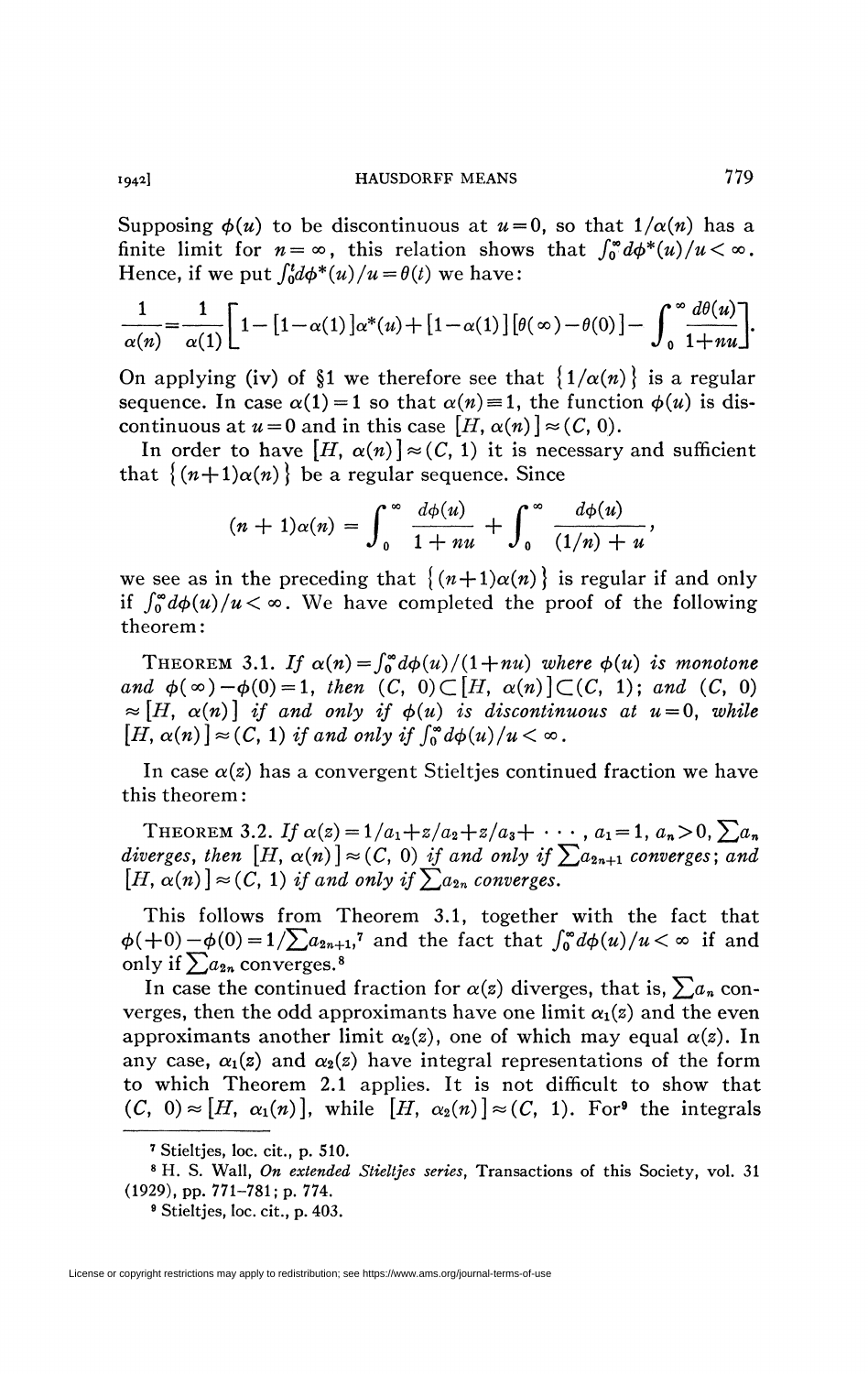may be written as infinite series of the form  $\sum_{i=0}^{\infty}M_i/(1+zu_i)$ *,*  $0 \le u_0 < u_1 < \cdots, M_i > 0$ , where  $u_0 = 0$  in the case of  $\alpha_1(z)$  whereas  $u_0 > 0$  in the case of  $\alpha_2(z)$ . Hence it follows that  $\phi(u)$  is discontinuous at  $u = 0$  in the case of  $\alpha_1(z)$ , while  $\int_0^{\infty} d\phi(u)/u < \infty$  in the case of  $\alpha_2(z)$ .

## 4. **Some transformations of moment sequences. If**

$$
\alpha(z) = \int_0^\infty \frac{d\phi(u)}{1+zu}
$$

where  $\phi(u)$  is monotone and  $\phi(\infty) - \phi(0) = 1$ , then

$$
\frac{1-\alpha(z)}{c_1z}=\int_0^\infty\frac{(ud\phi(u)/c_1)}{1+zu},\quad c_1=\int_0^\infty ud\phi(u),
$$

*Jo 1 + zu JQ*  defines a method of summation which is equivalent to  $(C, 1)$  inasmuch as  $\int_0^{\infty} (ud\phi(u)/c_1)/u < \infty$ . It is noteworthy that there are other moment functions which are not of the form considered above and which have the property that the transformation

$$
\alpha_1(z)=\frac{1-\alpha(z)}{c_1z},
$$

where  $c_1$  is a normalizing factor such that  $\alpha_1(0) = 1$ , carries a regular moment function  $\alpha(z)$  into another regular moment function  $\alpha_1(z)$ such that  $[H, \alpha_1(n)] \approx (C, 1)$ . For instance, if  $\alpha(z) = (1+z)^{-k}$ ,  $k = 1, 2, 3, \cdots$ , we find that

$$
\alpha_1(z) = \frac{1}{k} \bigg( \frac{1}{(1+z)} + \frac{1}{(1+z)^2} + \cdots + \frac{1}{(1+z)^k} \bigg);
$$

and it is not difficult to show that  $[H, \alpha_1(n)] \approx (C, 1)$ .

If  $\alpha(z) = r^z$ ,  $0 < r < 1$ , so that  $[H, \alpha(n)]$  is Euler-Knopp summability  $(E,r)$ , then

$$
\alpha_1(z) = \frac{1 - r^z}{z \log (1/r)} = \int_0^1 u^z d\phi_1(u)
$$

where

$$
\phi_1(u) = \begin{cases} 0, & 0 \leq u \leq r, \\ 1 - (\log u/\log r), & r < u \leq 1. \end{cases}
$$

Since  $\phi_1(u)$  is obviously a regular mass function it follows that  $\alpha_1(z)$ is a regular moment function. *Although* (C, 1) *and (E, r) are not comparable methods, nevertheless*  $[H, \alpha_1(n)]$   $\supset$   $(C, 1)$ . For,

$$
\alpha_1(z):(1+z)^{-1}=\int_0^1u^zd\phi_2(u),
$$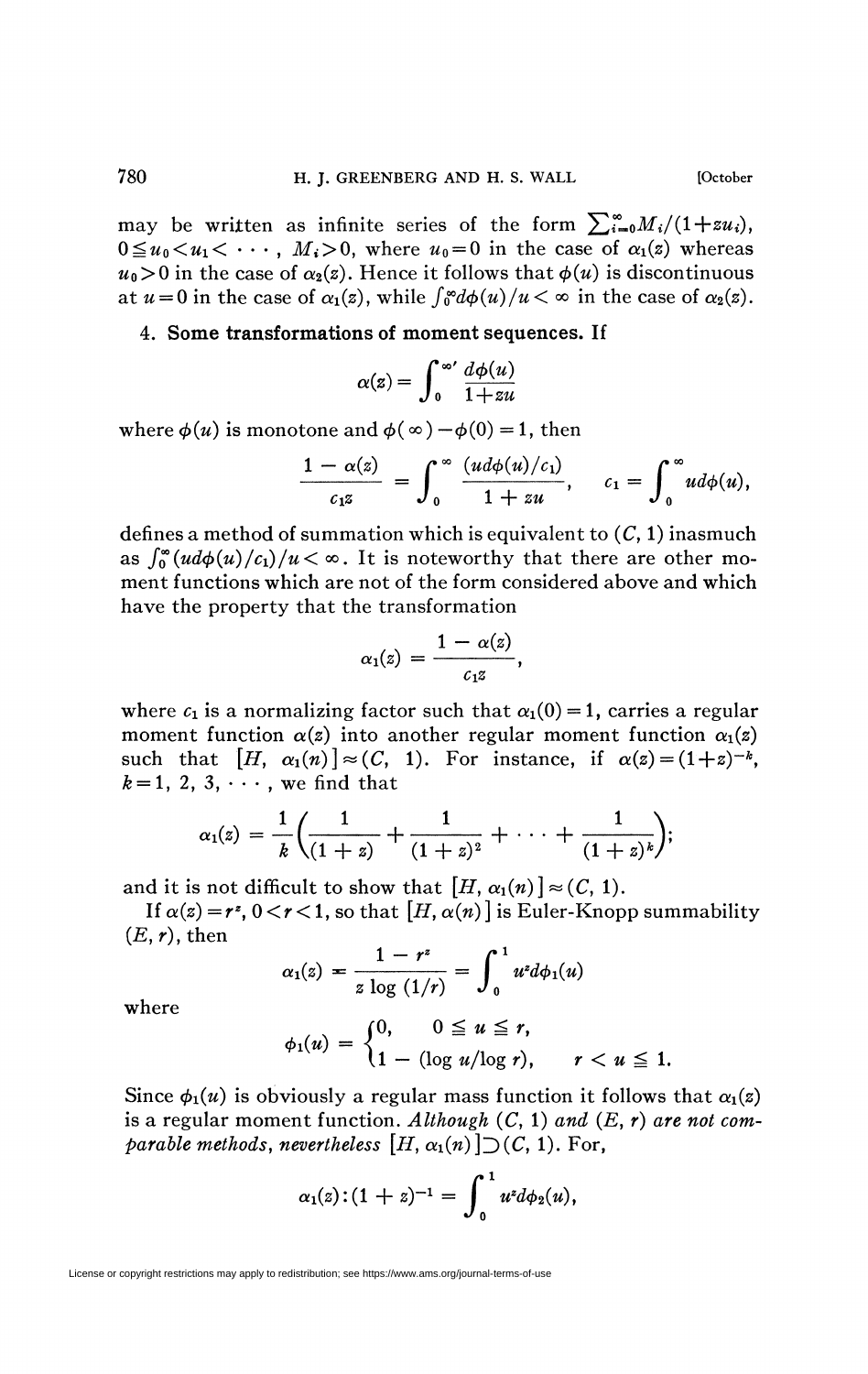where

$$
\phi_2(u) = \begin{cases} 0, & 0 \le u < r, \\ (1/\log r) - (\log u/\log r) + 1, & r \le u < 1, \\ 1, & u = 1, \end{cases}
$$

and is a regular mass function. *In this case,* (C, 1) *does not include*   $[H, \alpha_1(n)]$ . To see this, put  $(1+z)^{-1}$ :  $\alpha_1(z) = \beta(z) = [\log (1/r)/2(1-r)]$  $-\beta_1(z-1)$ , where

$$
\beta_1(z) = \frac{2(1+z)}{(2+z)} \cdot \frac{1-r}{1-r^{z+1}}.
$$

Inasmuch as

$$
\frac{2(1+z)}{2+z} = \int_0^1 u^2 d\theta_1(u),
$$
  
\n
$$
\theta_1(u) = \begin{cases} 1, & u = 1, \\ -u^2, & 0 \le u < 1; \end{cases}
$$
  
\n
$$
\frac{1-r}{1-r^{z+1}} = \int_0^1 u^2 d\theta_2(u),
$$
  
\n
$$
\theta_2(u) = \begin{cases} 1, & u = 1, \\ r^k, & r^k < u < r^{k-1}; \end{cases} \qquad k = 1, 2, 3, \cdots,
$$

 $\theta_2(u) = (1/2) [\theta_2(u+0) + \theta_2(u-0)]$  if  $0 < u < 1$ , we see that  $\{\beta_1(n)\}\$ is a regular sequence, being the product of regular sequences (cf. (ii) of §1). By means of the composition formula<sup>10</sup>

$$
\theta(u) = \theta_1(u) + \int_0^1 \theta_2(u/v) d\theta_1(v),
$$

we find that

$$
\beta_1(z) = \int_0^1 u^z d\theta(u),
$$
  
\n
$$
\theta(u) = \begin{cases} 1, & u = 1, \\ r^{k+1} - (r^{-k} - r)u^2, & r^{k+1} < u < r^k; \quad k = 0, 1, 2, \cdots, \end{cases}
$$

where  $\theta(u) = (1/2) [\theta(u+0) + \theta(u-0)]$ ,  $0 < u < 1$ .

If  $\{\beta(n)\}\$  is a regular sequence, then we must have  $\beta(n) = \int_0^1 u^n d\pi(u)$ ,  $n = 0, 1, 2, \cdots$ , and at the same time we would have:

10 H. L. Garabedian, Einar Hille and H. S. Wall, *Formulations of the Hausdorff inclusion problem,* Duke Mathematical Journal, vol. 8 (1941), pp. 193-213; p. 196.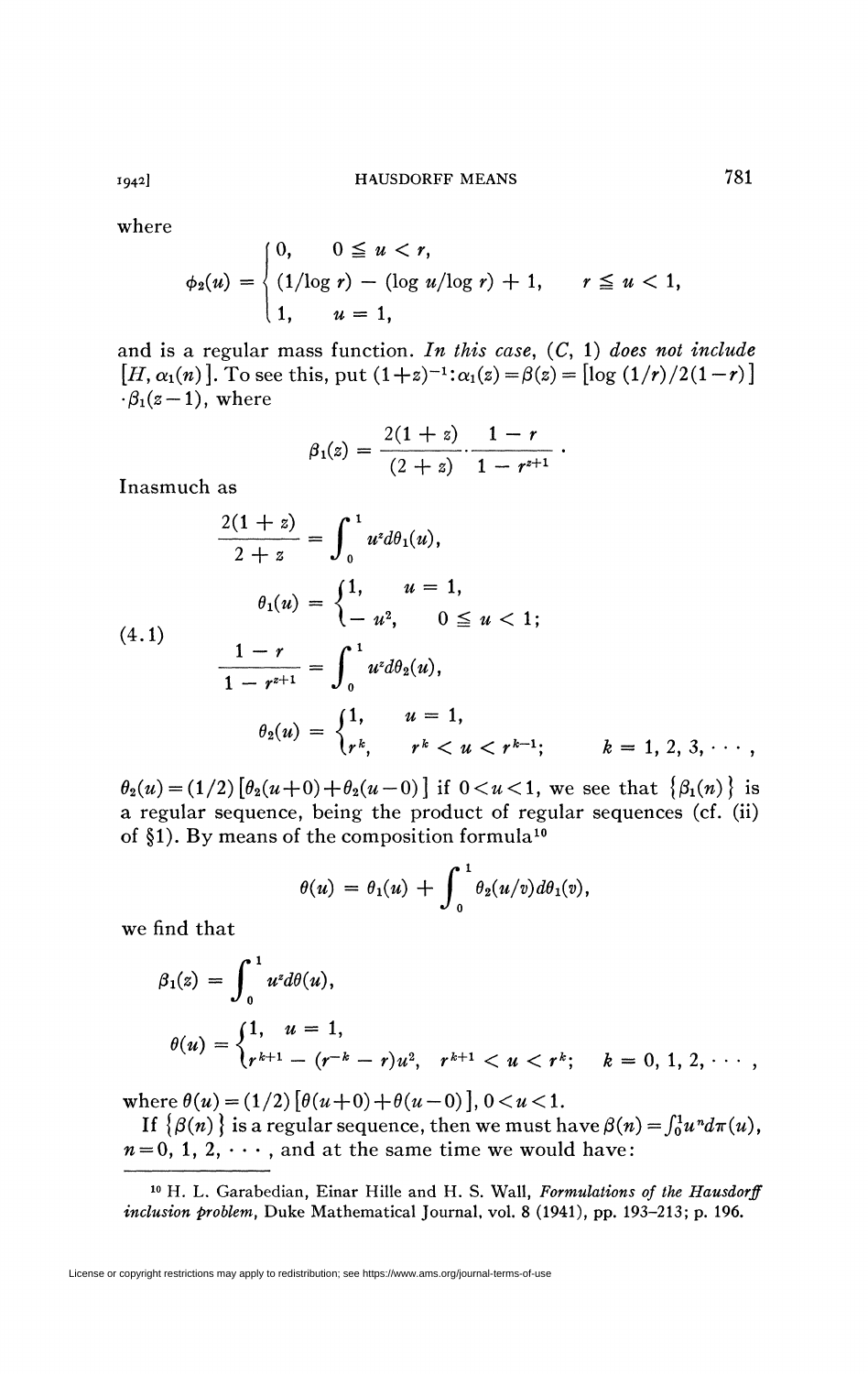$$
\beta(n + 1) = \frac{\log (1/r)}{2(1 - r)} \int_0^1 u^n d\theta(u), \ \ n = 0, 1, 2, \cdots.
$$

This implies that

$$
\frac{2(1-r)}{\log(1/r)}\cdot \pi(u) = \int_0^u \frac{d\theta(t)}{t}.
$$

This is impossible, for the integral on the right does not exist. In fact:

$$
\int_{r^{k+1}-0}^{1} \frac{d\theta(u)}{u} = 2(1-r) + 2r(1-r^{k+1}),
$$

$$
\int_{r^{k+1}+0}^{1} \frac{d\theta(u)}{u} = 2r(1-r^{k+1}),
$$

so that  $\int_t^1 d\theta(u)/u$  does not have a limit as  $t \to +0$ . We have proved that  $\{\beta(n)\}\$ is not a regular sequence, and therefore  $(C, 1)$  does not include  $[H, \alpha_1(n)]$ .

Another transformation which is suggested by Theorem 2.1 is

$$
\alpha_1(z) = \frac{c + \alpha(z)}{c + 1}, \qquad c > 0.
$$

If  $\alpha(z)$  is as in Theorem 2.1, then  $\alpha_1(z)$  is a function of the same kind; and since the effect of the transformation is to add a discontinuity to  $\phi(u)$  at  $u = 0$  we must have  $(C, 0) \approx [H, \alpha_1(n)].$ 

One of the most important problems in the Hausdorff theory is the problem of recognizing whether or not a given sequence is a moment sequence. One way of contributing to this problem is to find transformations which carry moment sequences into moment sequences. *It is perhaps of interest to point out that any Hausdorff transform of a moment sequence is a moment sequence.* For, if  ${p_n}$  is any moment sequence, and  $[H, c_n]$  carries  $\{p_n\}$  into  $\{q_n\}$ , then the relation (1.2) holds. Hence, inasmuch as  $\{\Delta^n p_0\}$  is a moment sequence, and the product of two moment sequences is a moment sequence, it follows that  $\{\Delta^n q_0\}$  is a moment sequence. Therefore  $\{q_n\}$  is a moment sequence, as was to be proved. The sequence  ${q_n}$  is regular if and only *if*  $p_0c_0 = 1$  and either  $c_n \rightarrow 0$  or  $\Delta^n p_0 \rightarrow 0$ . For then and only then are the conditions (a), (b) of §1 satisfied by  ${q_n}$ . In particular,  ${q_n}$  is *regular if*  $\{p_n\}$ ,  $\{c_n\}$  *are both regular.* 

As an example, let  $c_n = 1/(n+1)$ ,  $p_n = r^n$ ,  $0 < r < 1$ . Then  $[H, q_n]$ , where

$$
q_n=\frac{1+r+r^2+\cdots+r^n}{n+1}=\frac{1-r^{n+1}}{(n+1)(1-r)},
$$